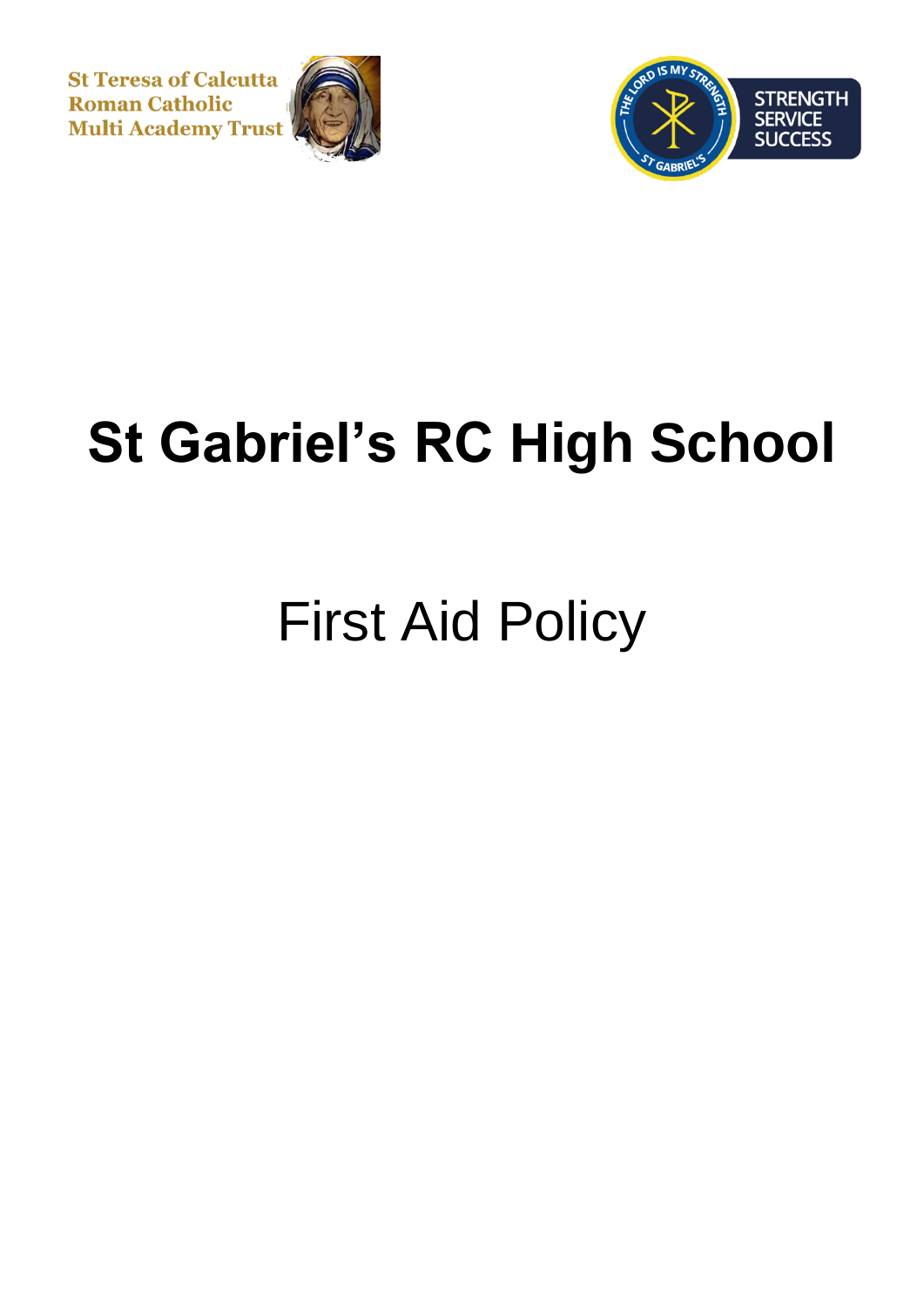### **Contents:**

Statement of Intent

- 1. Legal Framework
- 2. Aims
- 3. Assessing First Aid Needs and Training
- 4. Automated External Defibrillator
- 5. Head Injuries
- 6. Emergency Procedures
- 7. Reporting to Parents
- 8. Off Site Visits and Events
- 9. Monitoring and Review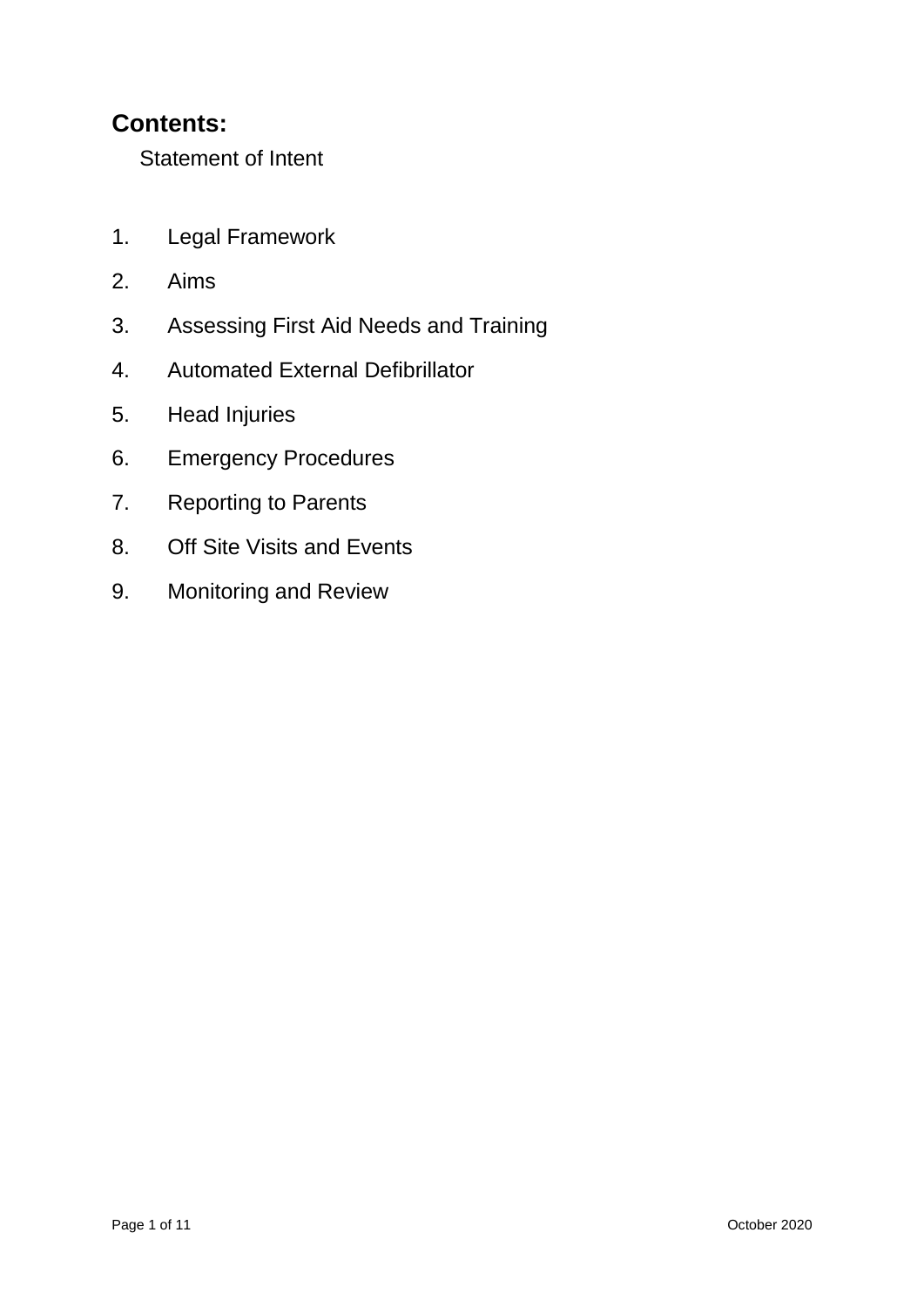### **Statement of intent**

**St Gabriel's RC High School** is committed to providing emergency first aid provision in order to deal with accidents and incidents affecting staff, pupils and visitors. The arrangements within this policy are based on the results of a suitable and sufficient risk assessment carried out by the school in regard to all staff, pupils and visitors.

The school will take every reasonable precaution to ensure the safety and wellbeing of all staff, pupils and visitors. Details of such precautions are noted in the following policies:

- Health and Safety Policy
- **•** Behavioural Policy
- Child Protection and Safeguarding Policy
- Allergen and Anaphylaxis Policy
- Educational Visits and School Trips Policy

The school's senior leadership team has overall responsibility for ensuring that the school has adequate and appropriate first aid equipment, facilities and personnel, and for ensuring that the correct first aid procedures are followed.

Signed by:

Head Teacher **Date:** Chair of governors Date: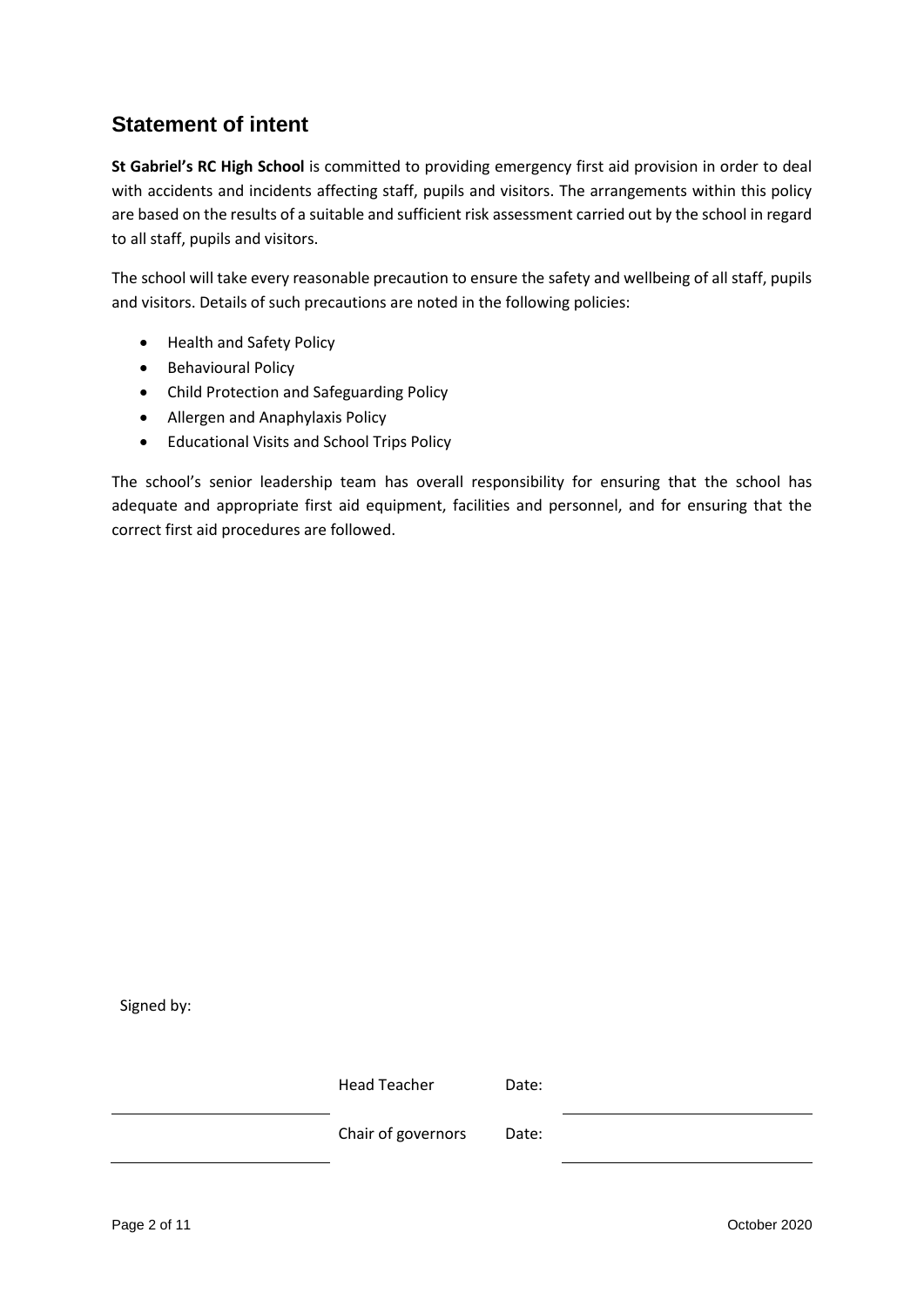#### **1. Legal framework**

This policy has due regard to legislation and statutory guidance, including, but not limited to, the following:

- Health and Safety at Work etc. Act 1974
- The Health and Safety (First Aid) Regulations 1981
- The Management of Health and Safety at Work Regulations 1999
- DfE (2015) 'Supporting pupils at school with medical conditions'
- DfE (2000) 'Guidance on First Aid for Schools'
- DfE (2018) 'Automated external defibrillators (AEDs)'

#### **2. Aims**

2.1. All staff will read and be aware of this policy, know who to contact in the event of any illness, accident or injury, and ensure that this policy is followed.

Staff will always use their best endeavours to secure the welfare of pupils. Anyone on the school premises is expected to take reasonable care for their own and other's safety.

The aims of this policy are to:

- Ensure that the school has adequate, safe and effective first aid provision for every pupil, member of staff and visitor to be well looked after in the event of any illness, accident or injury, no matter how major or minor.
- Ensure that staff and pupils are aware of the procedures in the event of any illness, accident or injury.
- Ensure that medicines are only administered at the school when express permission has been granted for this.
- Ensure that all medicines are appropriately stored.
- Promote effective infection control.
- 2.2. Nothing in this policy will affect the ability of any person to contact the emergency services in the event of a medical emergency. For the avoidance of doubt, staff should dial 999 in the event of a medical emergency before implementing the terms of this policy and make clear arrangements for liaison with ambulance services on the school site.

#### **3. Assessing First Aid Needs and Training**

3.1. The Health and Safety (First Aid) Regulations 1981 (as amended) and their approved code of practice relate to the provision of first aid facilities for employees if they are injured or become ill at work. The regulations do not directly apply to non-employees, however when assessing the overall risk, we take account of all persons, including pupils, who have access to the premises and consider them when deciding on the number of first aiders required.

*The HSE provide some general guidance on the number of first aiders required and expected provision is illustrated within the school's First Aid Needs Risk Assessment (copy attached)* 

3.2. The responsibility for deciding the particular first aid needs of the school rests with the Governors and Head teacher. Our risk assessment includes: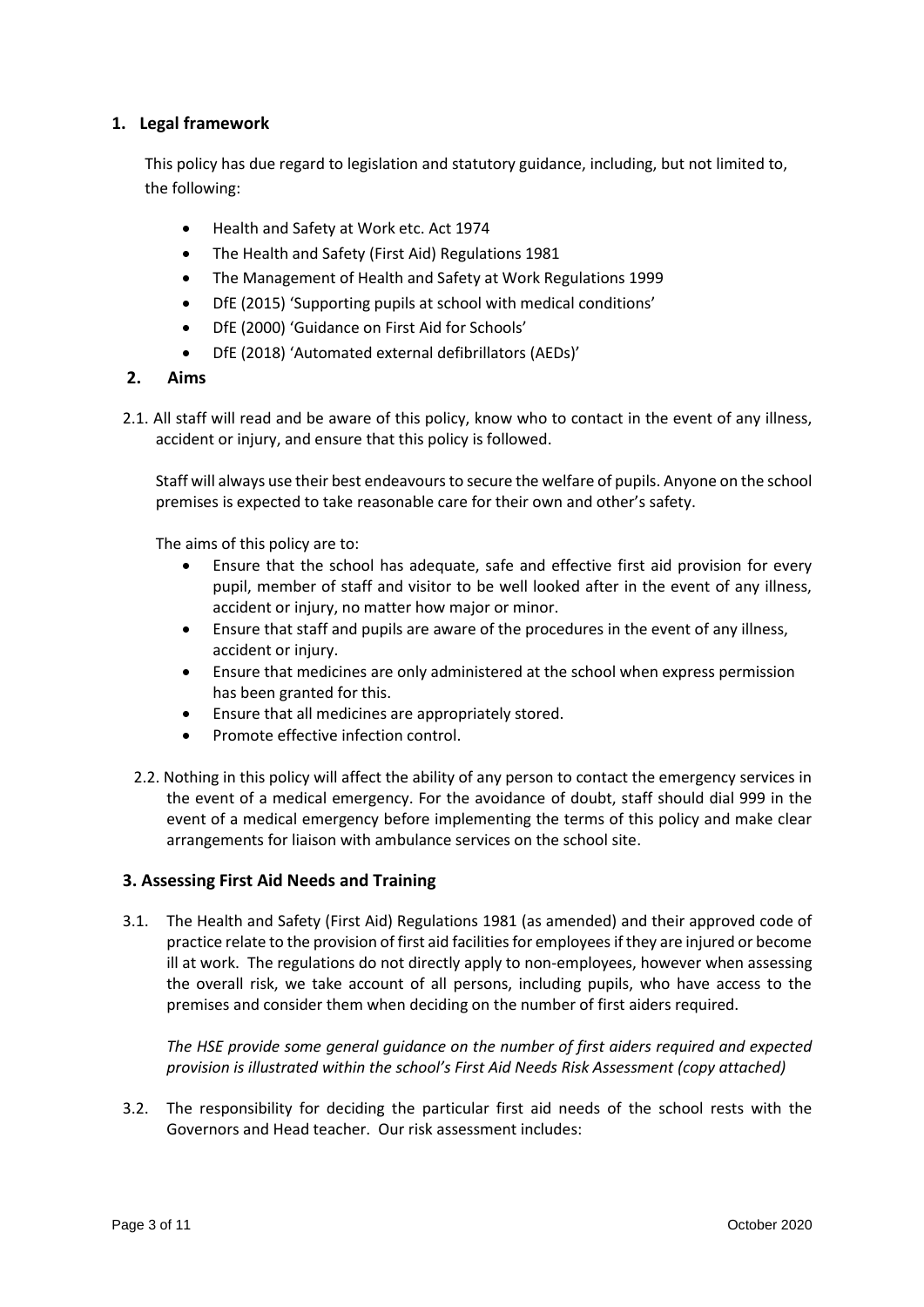- the distance of the school from the nearest medical centre e.g. doctor, hospital, health centre etc. where professional medical assistance will be available and remoteness from emergency services;
- type and level of risk of activities being undertaken and any specific hazards on site (e.g. DT machinery, hazardous substances);
- if employees work in relative isolation;
- whether it is a split site and distance between the sites;
- size of the school in terms of staff and pupil numbers;
- any specific health needs or disabilities of pupils or staff and the age range of pupils;
- previous injuries / illnesses experienced;
- members of the public visiting the site.

When determining the level of first aid cover, consideration was given to staff absences and cover staff who may leave the premises as part of their role if they are the first aider. Similarly, consideration was also given to the need for first aiders to be present on site during out of hours activities.

Based on our risk assessment, First Aid Provision at our School is provided as follows: *During school opening hours 8am - 4.15pm term time, outside of these hours and in school holidays the on-duty Caretaker is first aid at work trained.*

#### **3.3. Workplace First Aiders**

A first aider is an adult who has successfully completed and holds a current certificate of one of the following first aid qualifications:

- 3-day **first aid at work** certificate (approved by the HSE). Re certification 2-day course every 3 years.
- a certificate in first aid issued by a recognised organisation whose training and qualifications are approved by the HSE, the certificate being proof that the duration and coverage of the course is substantial.
- registration as a practising medical practitioner or practising nurse whose name is entered on part 1, 2 or 7 of the Single Professional Register maintained by the United Kingdom Central Council for Nursing, Midwifery and Health Visiting.

The role of the first aider is to administer first aid to staff, pupils and visitors to the premises when required. Where possible first aid treatment should only be administered by trained persons.

| <b>NAME</b>       | <b>AREA OF WORK</b>              | <b>WORKING HOURS</b> | <b>Certificate Expiry</b><br><b>Date</b> |
|-------------------|----------------------------------|----------------------|------------------------------------------|
| Katie Manzoori    | Administrator                    | $08.00 - 16.00$      | 09.11.2020                               |
| Elizabeth Gormley | Administrator                    | $9.00 - 13.30$       | 01.08.2021                               |
| Terri Pitt-Wall   | LEAD First Aider / Reprographics | $09.50 - 14.10$      | 11.12.2021                               |
| Victoria Yates    | Administrator                    | 08:00-16:00          | 10.09.2022                               |

We have qualified First Aiders as per the table below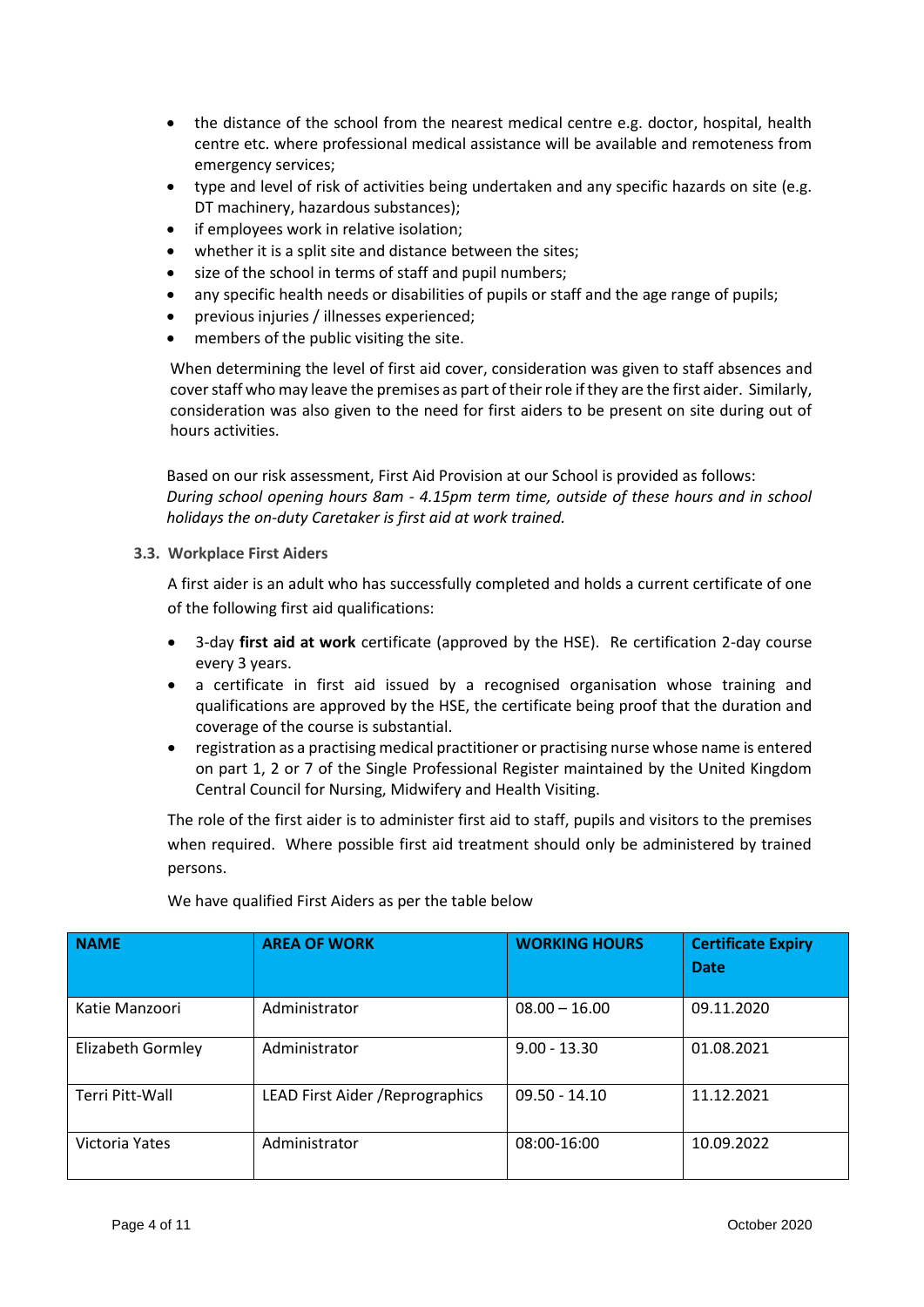| Ann-Marie Sidebotham | Administrator | $08:00 - 16:00$ M- | 15.05.2023 |
|----------------------|---------------|--------------------|------------|
|                      |               | T08:00 - 15:30 Fri |            |
|                      |               |                    |            |
| Sid Bouassab         | Caretaker     | Variable           | 03.02.2023 |
| John Cosgrove        | Caretaker     | 10:00-18:00        | 15.05.2023 |

#### 3.4. **Emergency First Aiders in the Workplace**

An 'emergency first aider in the workplace' is an adult who will take control in a situation when a first aider is not available and holds a current, one-day Emergency First Aider in the Workplace certificate. Refresher training is required every 3 years.

Emergency First Aiders in the Workplace (EFAW) can administer limited first aid treatment (learning only resuscitation, control of bleeding, treatment of unconscious casualties, contents of first aid boxes and communication in an emergency) until the emergency services or a fully qualified first aider is called to assist the injured person.

| <b>NAME</b>            | <b>AREA OF WORK</b>           | <b>Certificate Expiry Date</b> |
|------------------------|-------------------------------|--------------------------------|
| Kathy Armstrong-Rand   | <b>Technology Technician</b>  | 03.09.2023                     |
| <b>Stacey Wheildon</b> | Receptionist                  | 03.09.2023                     |
| Rachel Lewis           | <b>Cover Manager</b>          | 03.09.2023                     |
| Wayne Rothwell         | Science Technician            | 03.09.2023                     |
| Jonathan Bacon         | <b>Inclusion Manager</b>      | 03.09.2023                     |
| Fatima Zubair          | Adult Leader/Cover Supervisor | 03.09.2023                     |

We have qualified Emergency First Aiders as per the table below

#### **3.5. Certificate in Outdoor First Aid**

This qualification is designed to meet the needs of those working away from immediate assistance (more than 30 mins) in the remote and rural regions of the UK and therefore should be considered for school's off-site visits*.*

|  | We have qualified staff as per table below: |  |
|--|---------------------------------------------|--|
|--|---------------------------------------------|--|

| <b>NAME</b> | <b>AREA OF WORK</b> | <b>WORKING HOURS</b> | <b>Certificate</b><br><b>Expiry Date</b> |
|-------------|---------------------|----------------------|------------------------------------------|
| David Tems  | Teacher - History   | 08:00-16:00          | January 2022                             |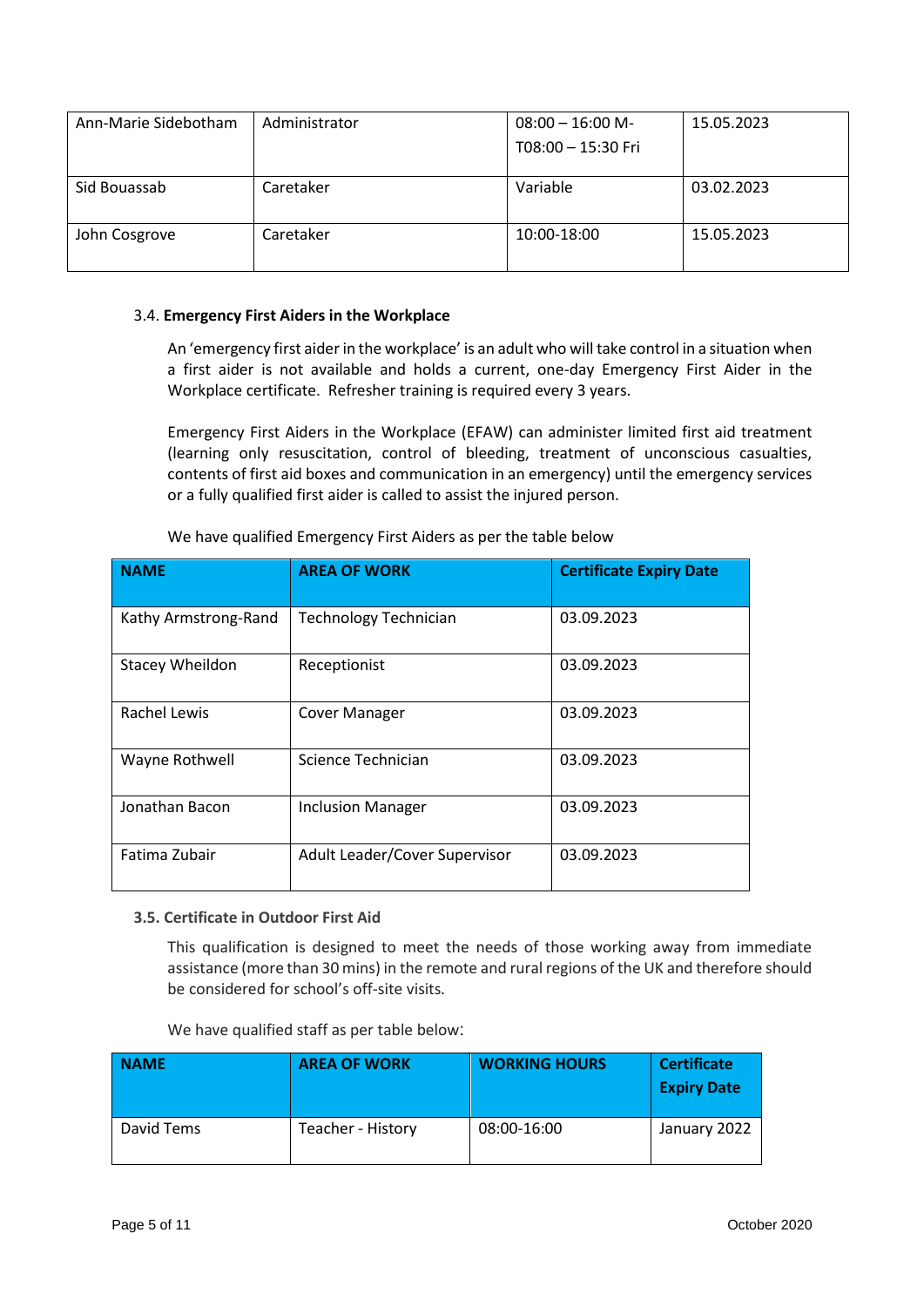#### **3.6. Training / Annual Skills Update**

Training for ALL First Aid personnel is provided, including recertification training which is arranged where necessary before existing certificates expire and ensuring that new persons are trained should first aiders leave.

In line with the HSE's recommendation that first aiders complete refresher training during their three-year certification period, we will arrange for our first aiders to complete basic skills update training each year.

First aiders will ensure that their first aid certificates are kept up-to-date through liaison with the Head's PA.

#### **3.7. First Aid Equipment**

To achieve the aims of this policy, the school will have suitably stocked first aid boxes in line with the assessment of needs. Kits are clearly identifiable with a white cross on green background.

| <b>Location of First Aid Box(es)</b>                  | <b>First Aid Record Book(s)</b>            |
|-------------------------------------------------------|--------------------------------------------|
| The main school office                                | In main school office / Reprographics room |
| Covering Maths, R.E., Humanities, Main Hall,          |                                            |
| Reception (including meeting rooms, Head              |                                            |
| Teacher and P.A. Offices), I.T., all first floor main |                                            |
| building                                              |                                            |
| The Reprographics Room                                | In main school office / Reprographics room |
| Covering Maths, R.E., Humanities, Main Hall,          |                                            |
| Reception (including meeting rooms, Head              |                                            |
| Teacher and P.A. Offices), I.T., all first floor main |                                            |
| building                                              |                                            |
| Each Science Lab $A - H$ (Science specific)           | In main school office / Reprographics room |
| Science Technician room (Science specific)            | In main school office / Reprographics room |
| Room 26 - D&T Workshop (D&T specific)                 | In main school office / Reprographics room |
| Room 21 - Food Technology (Food Tech specific)        | In main school office / Reprographics room |
| P.E. teachers office x 2 (P.E./Sports specific)       | In main school office / Reprographics room |
| Covers Gymnasium, Sports Hall and external            |                                            |
| sports fields                                         |                                            |
| ROSLA Building - Art room                             | In main school office / Reprographics room |
| PAUL HOPKINS Building Drama studio                    | In main school office / Reprographics room |

First aid boxes and first aid record books are kept at the following points in the school: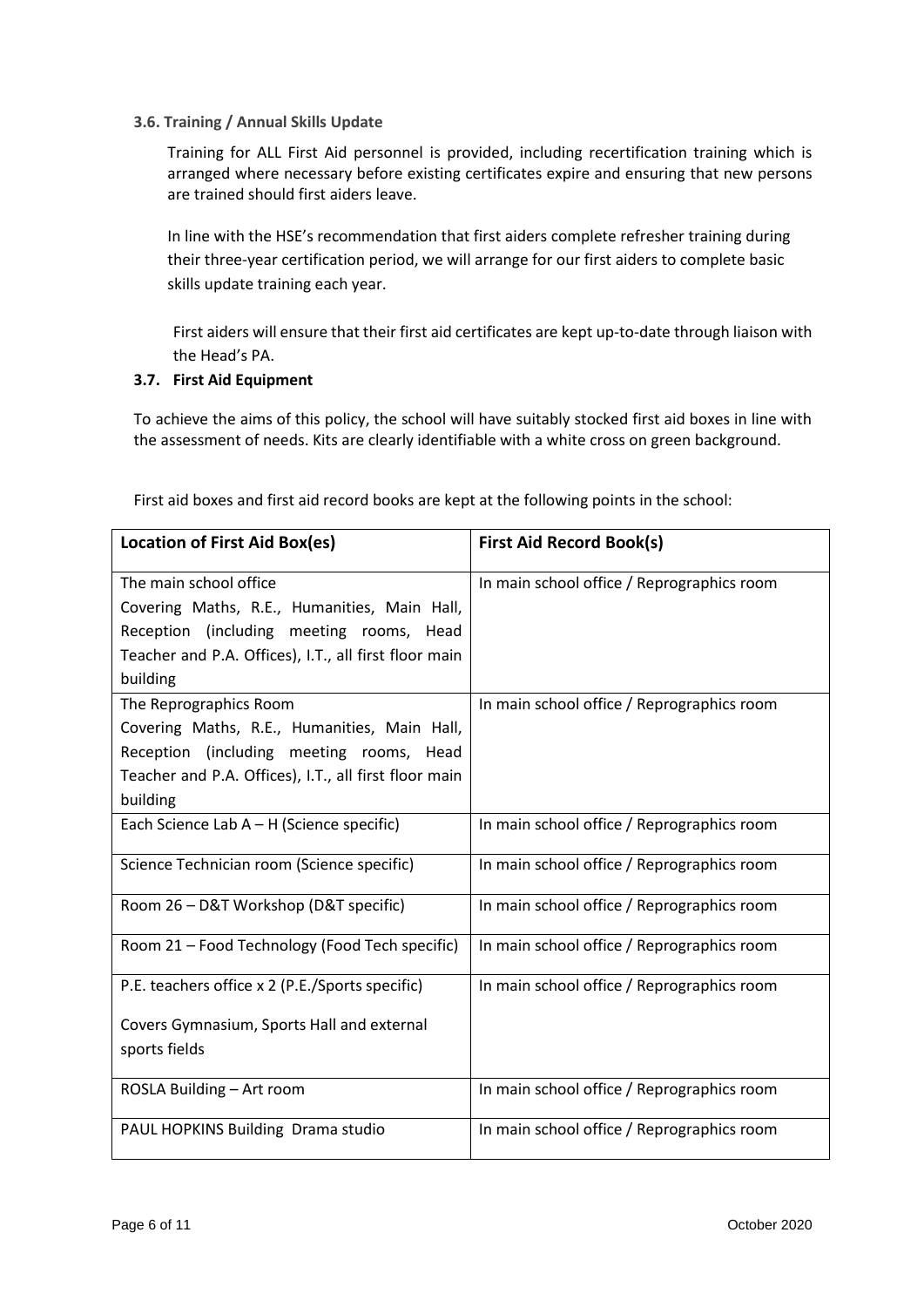| R&R House                               | In main school office / Reprographics room |
|-----------------------------------------|--------------------------------------------|
| John Banks Building - MFL (first floor) | In main school office / Reprographics room |
| Staff Room                              | In main school office / Reprographics room |

Travelling first aid boxes are kept at the following points in the school, including the minibus. These are available for off-site activities and are stocked appropriately for the circumstances in which they are to be used. The group leader for each off-site visit is responsible for ensuring the kit is adequately stocked

| Location of Travelling First Aid Boxes | Minibus                |
|----------------------------------------|------------------------|
|                                        | Reprographics Room X 2 |

| A half-termly check on the location and contents of all first aid boxes | Terri Pitt-Wall |
|-------------------------------------------------------------------------|-----------------|
| will be made by:                                                        |                 |

#### **3.8 Medical Accommodation**

In accordance with the School Premises Regulations 2012, suitable accommodation is provided in order to cater for the medical and therapy needs of pupils, the medical examination and treatment of pupils.

There is a waiting area outside of the main school office. We have also allocated a first aid room within the resource centre.

It is available to use as appropriate for:

- the medical examination and treatment of pupils
- the short-term care of sick and injured pupils, which includes a washing facility and is near to a toilet facility.

The designated room for medical and first aid treatment, contains the following as a minimum:

- sink with running hot and cold water
- drinking water and disposable cups
- soap
- paper towels
- smooth-topped working surfaces
- a range of first aid equipment (as provided in first aid box) and storage
- a chair (if required to lie down, we will bring in additional suitable furniture)
- clean protective garments for first aiders
- suitable refuse container (foot operated) with disposable yellow plastic bags i.e. marked for clinical waste
- an appropriate record keeping facility kept in Reprographics room
- a means of communication staff carry radio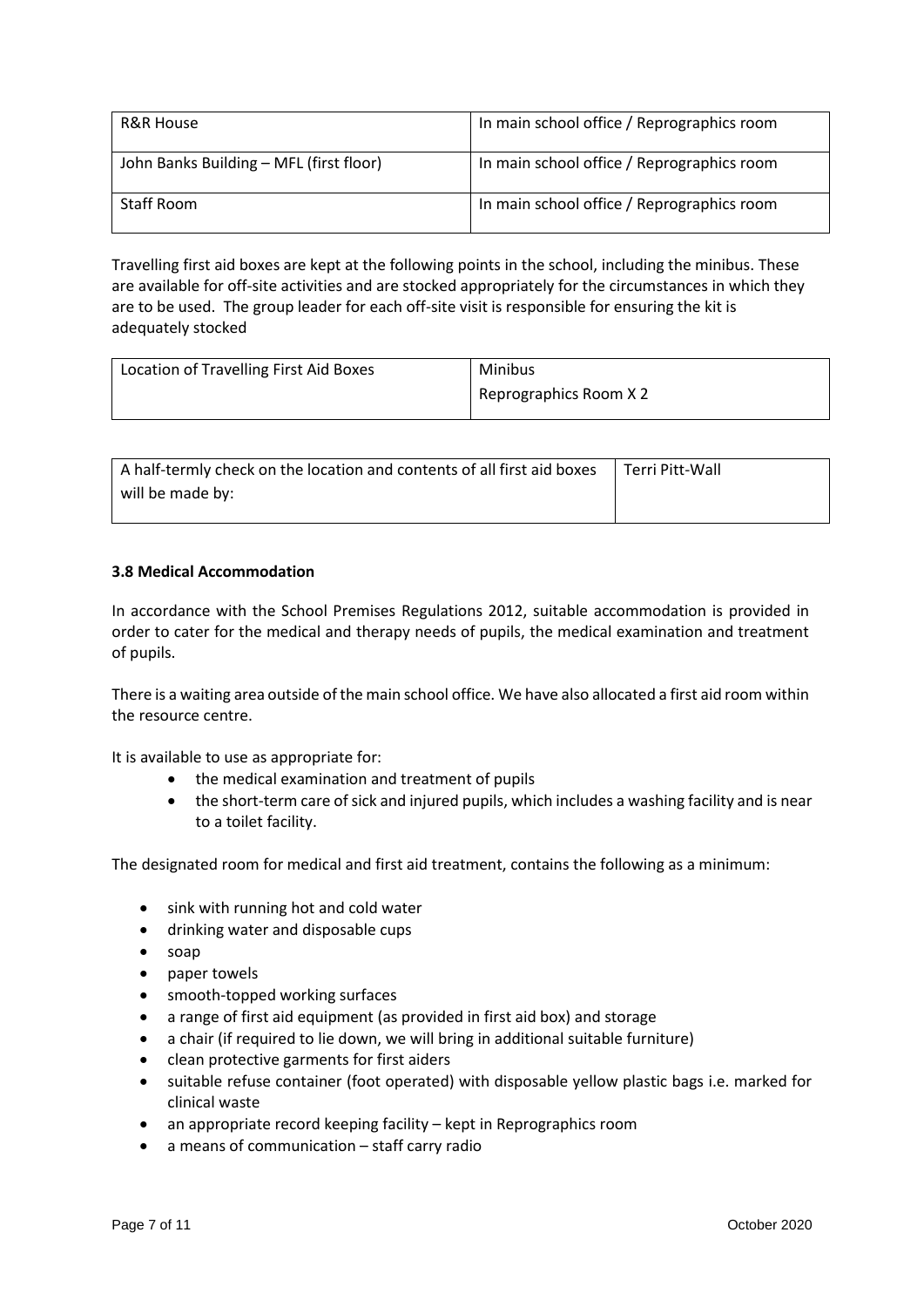#### **3.9 Record Keeping**

School will keep a record of any first-aid treatment given by first-aiders and appointed persons. This will include:

- the date, time and place of the incident;
- the name (and class) of the injured or ill person;
- details of the injury/illness and what first-aid was given;
- what happened to the person immediately afterwards (for example went home, resumed normal duties, went back to class, went to hospital);
- name and signature of the first-aider or person dealing with the incident

#### **4. Automated external defibrillators (AEDs)**

- 4.1. The school has procured an AED, which is located in the School Office
- 4.2. Where the use of the AED is required, individuals will follow the step-by-step instructions displayed on the device. A general awareness briefing session, to promote the use of AEDs, will be provided to staff on an annual basis (usually during the First Aid annual basic refresher session)

#### **5. General First Aid Procedures**

- First aid must be administered by ADULTS ONLY, i.e. teaching staff, non-teaching assistants. Pupils are not permitted to give first aid.
- Parents will be informed about all injuries/accidents to children and of any first aid given.
- A certificated first aider must check any pupil that causes concern and in all cases to the bumps on the head (if possible two first aiders).
- If there are concerns, the parents/carers must be informed and the pupil sent home. If they are not available, a member of staff to take the pupil to A&E – see 'Transport to Hospital' below.
- All staff should take precautions to avoid infection and must follow basic hygiene procedures. Staff must wear single-use disposable gloves and make use of hand washing facilities and should take care when dealing with blood or other body fluids and disposing of dressings or equipment. In any event, it is good practice to ensure that individuals treating colleagues/pupils ensure that their own cuts/grazes are covered to reduce the risk of transmission of infection.

#### **5. Head Injuries**

Injuries to the head need to be treated with particular care. Any evidence of following symptoms may indicate serious injury and an ambulance be called.

- unconsciousness, or lack of full consciousness (i.e. difficulty keeping eyes open);
- confusion
- $\bullet$  strange or unusual behaviour such as sudden aggression
- any problems with memory;
- persistent headache;
- disorientation, double vision, slurred speech or other malfunction of the senses;
- nausea and vomiting;
- unequal pupil size;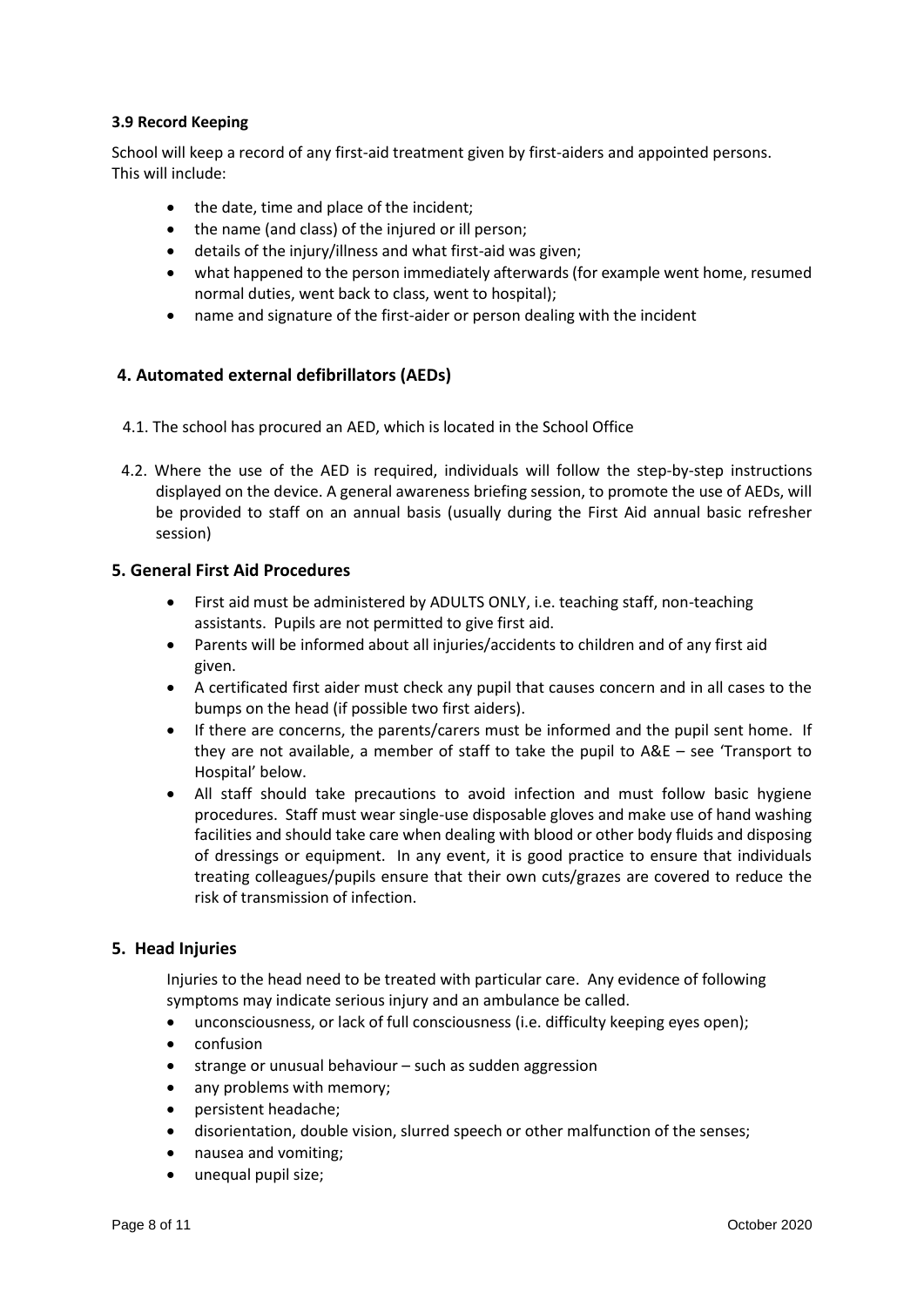- pale yellow fluid or watery blood coming from ears or nose;
- bleeding from scalp that cannot quickly be stopped;
- loss of balance;
- loss of feeling in any part of body;
- general weakness;
- seizure or fit.

Where young people receive a head injury their parents/carers should be informed. In the case of pupils, this should be done immediately by telephone if symptoms described above occur. The person responsible for contacting parents will be the first aider who attended

NHS direct recommends that the person who is injured should sit quietly for the first 2 hours after the injury and be monitored for the next 48 hrs.

#### **6. Emergency procedures**

- 6.1 If an accident, illness or injury occurs, the member of staff in charge will assess the situation and decide on the appropriate course of action which may involve calling for an ambulance immediately or calling for a first aider.
- 6.2 If called, a first aider will assess the situation and take charge of first aider administration.
- 6.3. All staff should take precautions to avoid infection and must follow basic hygiene procedures. Staff must wear single-use disposable gloves and make use of hand washing facilities taking extra care when dealing with blood or bodily fluids and disposing of dressings or equipment. It is good practice to ensure that individuals treating colleagues/pupils ensure that their own cuts/grazes are covered to reduce the risk of transmission or infection.
- 6.4. If the first aider does not consider that they can adequately deal with the presenting condition by the administration of first aid, then they will arrange for the injured person to access appropriate medical treatment without delay.
- 6.5. Where an initial assessment by the first aider indicates a moderate to serious injury has been sustained, one or more of the following actions will be taken:
	- Administer emergency help and first aid to all injured persons. The purpose of this is to keep the victim(s) alive and, if possible, comfortable, before professional medical help can be called. In some situations, immediate action can prevent the accident from becoming increasingly serious, or from involving more victims.
	- Call an ambulance or a doctor, if this is appropriate the emergency contacts procedure for the injured pupil will be activated with the parents/carer being advised to either come to the school or go direct to a specified hospital. Where the parent / carer is able to accompany the pupil in the ambulance, school employees will not be further involved. If, however the parent/carer will be meeting the pupil at hospital, a school employee will need to accompany the pupil in the ambulance and arrangements made for the employee to be able to return to school once the pupil is in the care of the parent/carer. Pupils will not be left unaccompanied at the hospital.
	- Care will be taken to identify those pupils/staff whose religion may conflict with emergency medical treatment.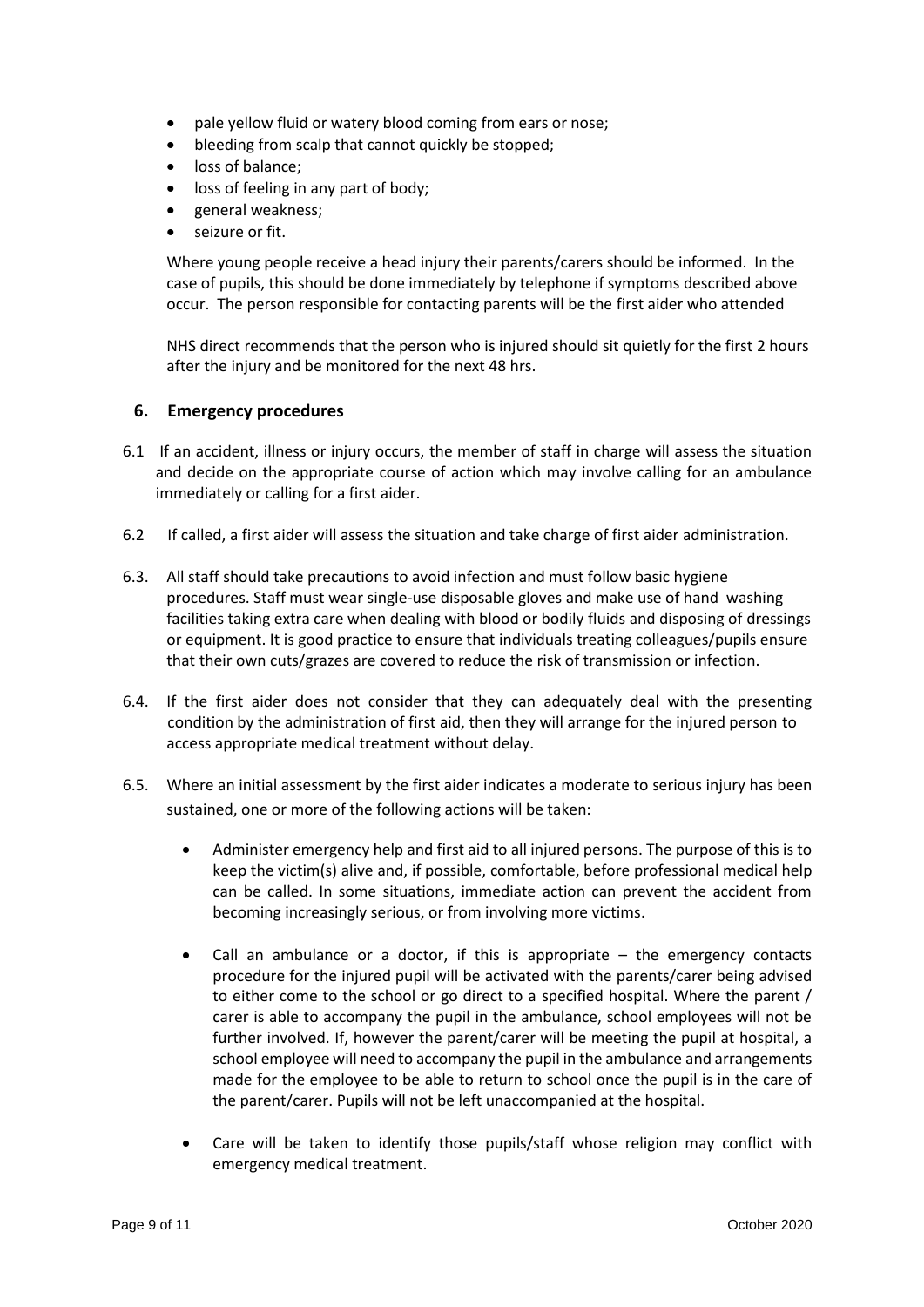- Moving the victim(s) to medical help is only advisable if the person doing the moving has sufficient knowledge and skill to move the victim(s) without making the injury worse.
- Ensure that no further injury can result from the accident, either by making the scene of the accident safe, or (if they are fit to be moved) by removing injured persons from the scene.
- 6.6. Once the above action has been taken, the incident will be reported within the hour to:
	- The headteacher.
	- The victim(s)'s parents.
- 6.7. Access to the school site for ambulances etc., should be available without delay. Where access is restricted for security reasons, the procedures for summoning an ambulance will include a designated person to open the gates (Office staff / Receptionist /Caretaker)
- 6.8. For those less serious non-emergencies where paramedics or an ambulance is not required, but it is considered that a visit to hospital or other medical facility is still needed, we will contact the pupils' parent(s) / carer(s) to inform them of the situation and request that they arrange to collect their child from school and transport them accordingly.
- 6.9 If the parent(s) / carer(s) do not have access to private transport and a taxi is not appropriate or available, the Head Teacher has the discretion to arrange for a school employee to take the injured pupil (and their parent/carer) to the nearest hospital or other medical facility in the employees' vehicle but a number of factors will need to be considered before agreeing to this method:
	- the personal safety of the employee;
	- one member of staff should be the same gender as the child;
	- the condition of the injured pupil and whether it is likely to deteriorate during the journey;
	- weather/road conditions at the time;
	- whether adequate staffing cover for the employee is available within the school or at the incident location;
	- whether the employees' car is insured for business use;
	- condition/road-worthiness of the employees' vehicle.

No school employee should transport a pupil to hospital without another appropriate adult in the vehicle to care for the child.